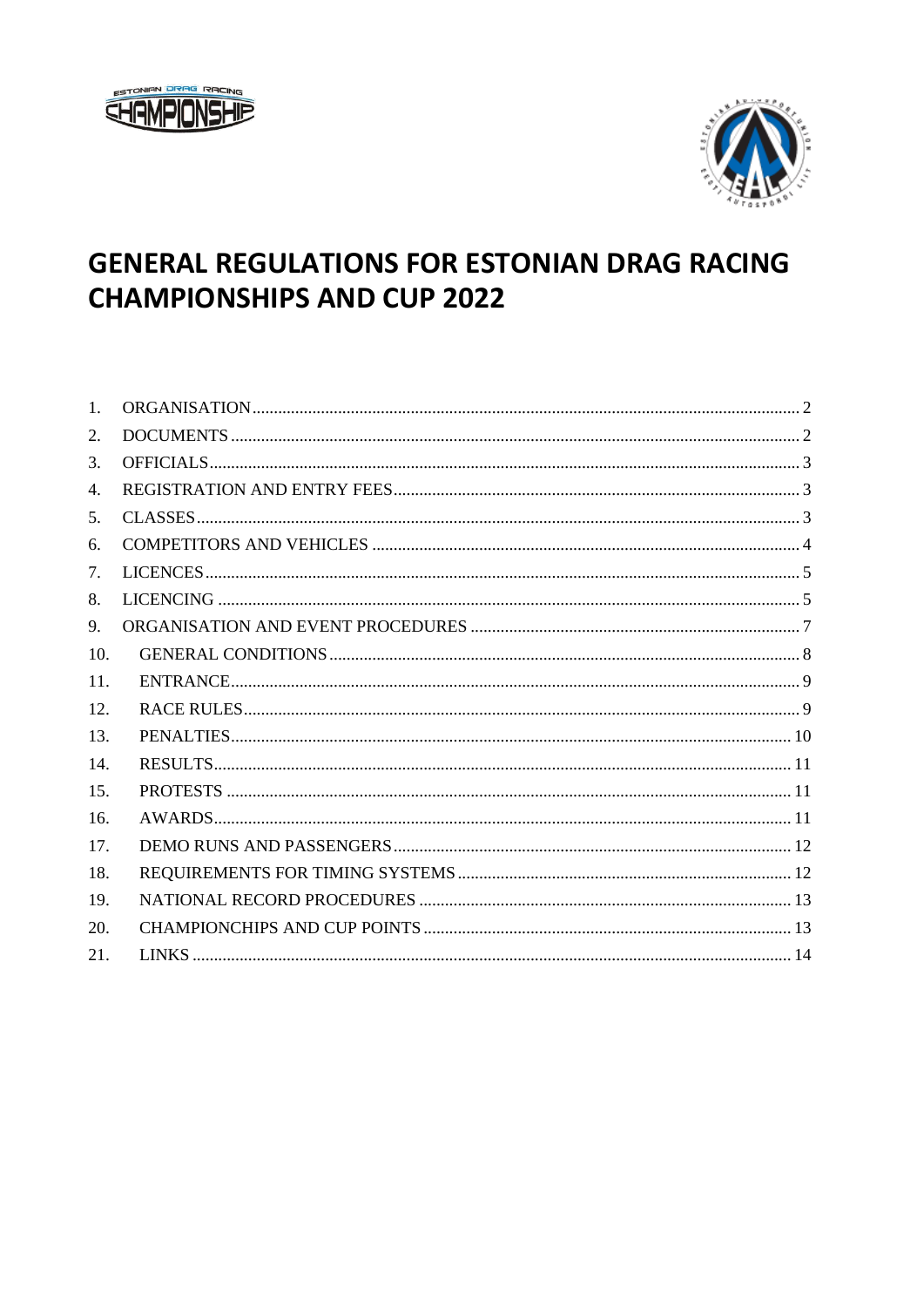# <span id="page-1-0"></span>**1. ORGANISATION**

- 1.1. Estonian Drag Racing Championships and Estonian Drag Racing Cups are international open races. Competitors from every member of the European Union or from countries with a sea or land border with the organiser country, can participate and be part of final scoring (except Russian and Belarusian competitors).
- 1.2. Estonian Drag Racing Championships (hereinafter Championships) and Cup races can be organised by all taxable or legal persons in the European Union. The organiser of the Championships must be known to the Estonian Autosport Union's Drag Racing and Top Speed competition Sub-committee (hereinafter the Sub-committee or Drag Racing Subcommittee) and follow all the imposed regulations and safety requirements. The competence of the person or organisation organising the event is decided upon the Drag Racing Sub-committee. If needed, the Sub-committee will designate a responsible person and a reviewer for the organiser from an organisation that has already organised a race like this.
- 1.3. The race registration fee is a sum equal to double the highest participation fee. The organiser shall transfer the sum to the Estonian Autosport Union (hereinafter EAU) by an invoice, after what a registration number is issued.
- 1.4. Championships and Cups are held in accordance with EAU regulations, and on the basis of these regulations, in accordance with the FIA Sporting Code. All Estonian Drag Racing technical regulations, common good practise and drag racing rules, all drag race technical regulations and other established regulations must be taken into consideration in organising the competition.
- 1.5. The competition is managed by the organiser and officials, judges and jury confirmed by the Drag Racing Sub-committee.
- 1.6. This seasons competition calendar can be seen from the Appendix 1 of these regulations.
- 1.7. After the race, every organiser organising a Championships or Cup race will transfer certain amount to the predefined bank account:
	- 1.7.1. 200 EUR per competition, what will be used for price giving ceremony and grand finale party at the end of the season
	- 1.7.2. 2 EUR per registered participant, what will be used by Committee to advertise the Drag Racing in fairs, printouts and so on.

## <span id="page-1-1"></span>**2. DOCUMENTS**

- 2.1. Documents:
	- 2.1.1. Drag Racing Championships and Cup general regulations in force.
	- 2.1.2. Established informative bulletins of the race.
	- 2.1.3. Estonian Drag Racing technical regulations in force.
	- 2.1.4. Track plan
	- 2.1.5. FIA Sporting Code in force
	- 2.1.6. Final competitors list
	- 2.1.7. Safety plan
	- 2.1.8. Other related documents.
- 2.2. The organiser provides the Sub-committee an informative bulletin, a track plan and concerted and confirmed safety plan for approval not later than 21 days before the competition takes place. The informative bulletin form can be found from the EAU webpage.
- 2.3. It is recommended that time schedule of the race allows to run at least four qualification runs.
- 2.4. The informative bulletin of the race must have the start and end time of pit-silence, for each competition or preparation day. Pit-silence determines the night's rest and silent time in the pit area and at the venue of the race. During the pit silence it is prohibited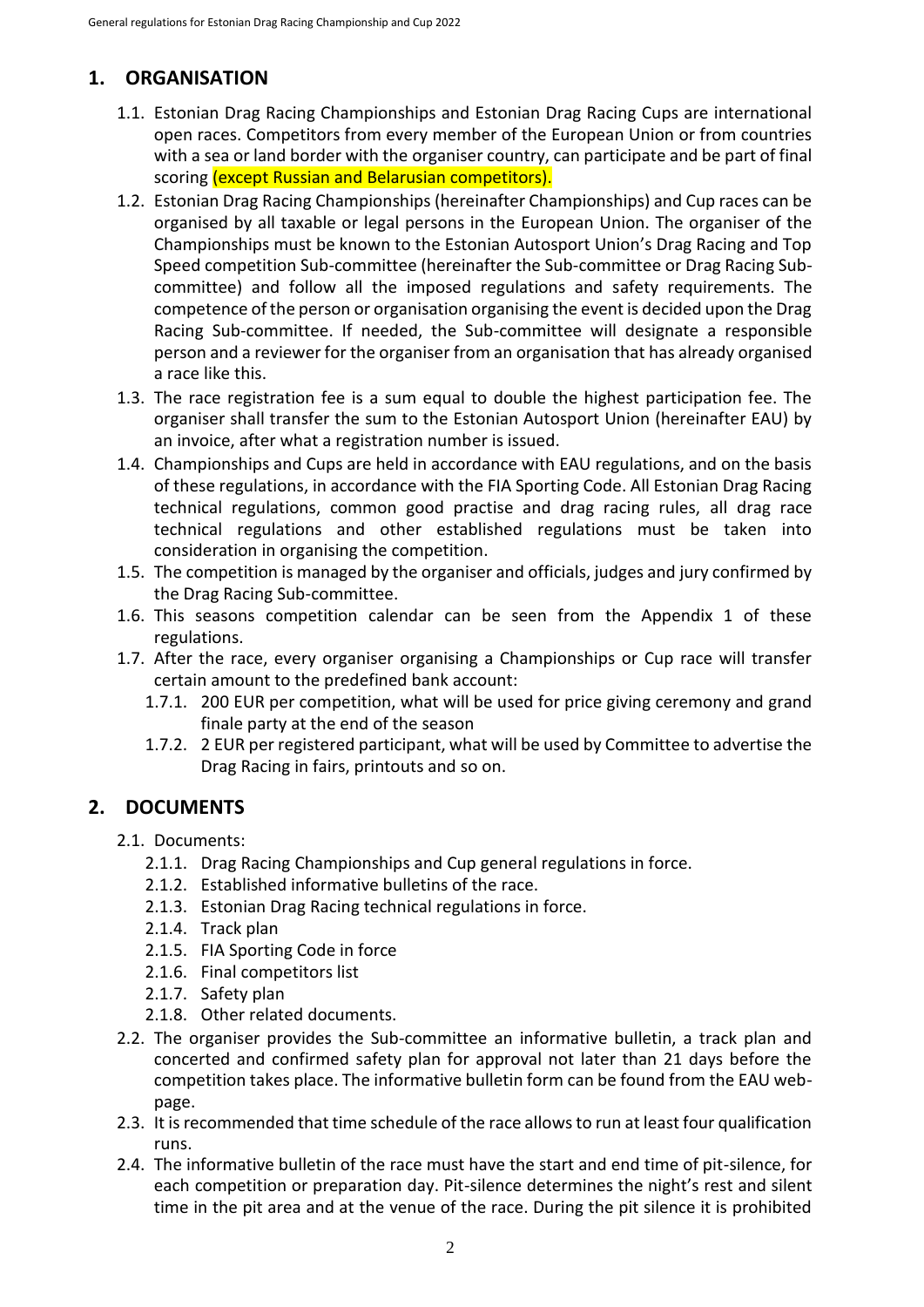to start or adjust the race vehicle when the exhaust system has no silencers. During the pit-silence, any kind of noise that disturbs the night's rest of other competitors and is against the general common rules is prohibited. The pit-silence time may differ from the night's rest established by the local government. The pit-silence times in the closed territory at the venue of the race mentioned in the informative bulletin shall prevail.

- 2.5. All race documents shall be certified and available for everyone at least 14 days before the race takes place.
- 2.6. Changes in the documents may only be done with the knowledge and permission from the Drag Racing Sub-committee. For every change an appendix of the race informative bulletin must be published, which has been confirmed by the Drag Racing Subcommittee.

# <span id="page-2-0"></span>**3. OFFICIALS**

- 3.1. Championships or international race officials must hold a valid EAU official license A.
- 3.2. Cup race officials must hold at least a valid EAU official licence B.
- 3.3. Assistant judges must hold at least a valid EAU official licence C.
- 3.4. Junior judges (licence D) can work only with the adult supervisor with the higher level of licence.
- 3.5. Detailed information about official licences: [https://uus.autosport.ee/wp](https://uus.autosport.ee/wp-content/uploads/2022/04/EAL-Kohtunike-litsentsid-alusdokument-V04.04.2022.pdf)[content/uploads/2022/04/EAL-Kohtunike-litsentsid-alusdokument-V04.04.2022.pdf](https://uus.autosport.ee/wp-content/uploads/2022/04/EAL-Kohtunike-litsentsid-alusdokument-V04.04.2022.pdf)
- 3.6. All officials of the event shall report to the Race Director of the event.

## <span id="page-2-1"></span>**4. REGISTRATION AND ENTRY FEES**

- 4.1. To participate, each racer must fill out the registration form and pay an entry fee. 4.1.1. The named registration of crew members is mandatory.
- 4.2. Pre-registration to the Championships and Cup classes takes place on the web-page <http://autosport.ee/dragreg/?page=22&>
- 4.3. The start and end time and the possibility to register at the race is established by the organiser on the informative bulletin of the race.
- 4.4. The amount of the fee and the account for the payment is determined and published by the organiser on the informative bulletin of the race.
- 4.5. If the race is declared cancelled due the weather or other causes before the elimination rounds are over, the fee already paid for racing and entry shall not be refunded.

# <span id="page-2-2"></span>**5. CLASSES**

- 5.1. Estonian Drag Racing Cup:
	- 5.1.1. **Junior Bracket** Junior Bracket class. Indexes between 8.90 to 13.60 seconds. 1/8 miles. Class symbol J/BR. Parent`s permission: [https://uus.autosport.ee/wp](https://uus.autosport.ee/wp-content/uploads/2021/12/Vanema-luba-2022.doc)[content/uploads/2021/12/Vanema-luba-2022.doc](https://uus.autosport.ee/wp-content/uploads/2021/12/Vanema-luba-2022.doc)
	- 5.1.2. **Junior Dragster** Junior class. Indexes between 7.90 to 13.90 seconds. 1/8 miles. Class symbol J/DR. Parent`s permission: [https://uus.autosport.ee/wp](https://uus.autosport.ee/wp-content/uploads/2021/12/Vanema-luba-2022.doc)[content/uploads/2021/12/Vanema-luba-2022.doc](https://uus.autosport.ee/wp-content/uploads/2021/12/Vanema-luba-2022.doc)
	- 5.1.3. **Street**  Heads-Up category for street cars. No engine or drivetrain limitation. Class index 13.9 (8.88) sec. Class symbol ST.
	- 5.1.4. **Street A** Heads-Up category for street cars. No engine or drivetrain limitation. Class index 12.9 (8.23) sec. Class symbol ST/A.
	- 5.1.5. **Street B** Heads-Up category for street cars. No engine or drivetrain limitations. Class index 11.90 (7.30) sec. Class symbol ST/B.
	- 5.1.6. **Super Street** Heads-up category cars. No engine or drivetrain limitations. Class index 10.90 (6.90) sec. Class symbol SST.
	- 5.1.7. **Pro ET -** Bracket racing class. No engine limitations, category limit is 9.000-14.999 (5.75-9.60).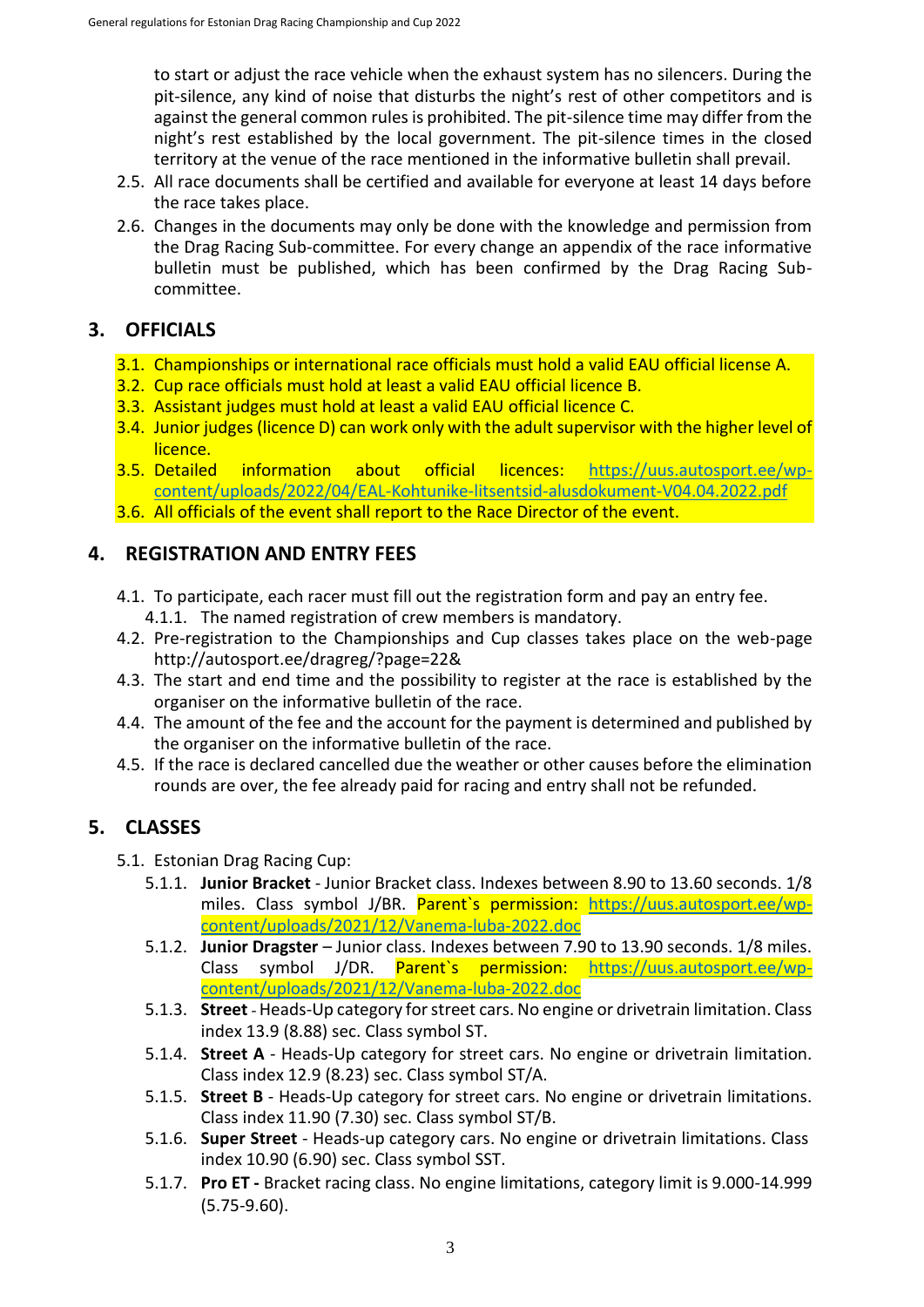- 5.1.8. **Super Gas** Heads-up category cars. No engine limitations. Class index 9.900 (1/8 mile 6.30) s. Class symbol SG.
- 5.1.9. **Bike Bracket** Bracket category motorcycles. No limitations. Motorcycle safety requirements must meet the requirements of the Estonian Drag Racing Street Bike and Pro bike regulations. Class symbol BB.
- 5.2. Estonian Championships categories
	- 5.2.1. **Super Comp** Heads-up category for cars. No engine limitations. Class index 8.900 (5.70) sec. Class symbol SC.
	- 5.2.2. **Outlaw** Back half full-bodied cars and tube frame cars with no engine limitations. Class index 7.50 (4.50) sec. Class symbol OL.
	- 5.2.3. **Street Bike** Heads-Up category for street bikes. No modifications allowed, no engine capacity limitations. Class symbol SB.
	- 5.2.4. **Pro Bike**  Heads-Up category for modified bikes. Modifications allowed, no engine capacity limitations. Class symbol PB.
- 5.3. Other classes
	- 5.3.1. The organiser has the right to add an unlimited number of additional categories which descriptions and technical requirements are published on the information bulletin. Extra categories are excluded from the Championships or Cup statement.
	- 5.3.2. The conditions, technical and safety requirements of the additional categories shall be in accordance with the applicable conditions.
- 5.4. Estonian Drag Racing Cup and Championships categories:

|                              | <b>CLASS</b>                 | <b>LADDER</b>          | <b>DEEP STAGE</b> | <b>STAGE RULES</b> | <b>TREE</b>        | <b>QUAL, BY</b> | Break 1/8    | <b>BREAK</b><br>1/4 | <b>MAX LADDER</b> |
|------------------------------|------------------------------|------------------------|-------------------|--------------------|--------------------|-----------------|--------------|---------------------|-------------------|
| <b>Estonian Cup</b>          | <b>J/BR</b> (Junior Bracket) |                        | <b>OK</b>         | <b>YES</b>         | Fall 0,5 RT        |                 | 8.9-13.6     |                     | All In            |
|                              | J/DR(JuniorDragster)         | <b>FIA Sportsman</b>   | OK                | <b>YES</b>         | <b>Fall 0,5</b>    | <b>RT</b>       | $7.9 - 16.6$ |                     | All In            |
|                              | ST (Street)                  | <b>FIA Sportsman</b>   | OK                | <b>NO</b>          | Fall $0,5$ ET      |                 | 8.88         | 13.9                | All In            |
|                              | ST/A (Street A)              | <b>FIA Sportsman</b>   | <b>OK</b>         | <b>NO</b>          | Fall $0.5$ ET      |                 | 8.23         | 12,9                | All In            |
|                              | ST/B (Street B)              | <b>FIA Sportsman</b>   | <b>OK</b>         | <b>NO</b>          | Fall $0,5$ ET      |                 | 7.6          | 11.9                | All In            |
|                              | <b>SST (Super Street)</b>    | <b>FIA Sportsman</b>   | <b>NO</b>         | <b>YES</b>         | Pro $0,4$ ET       |                 | 7.04         | 10.9                | All In            |
|                              | <b>SG (Super Gas)</b>        | <b>FIA Sportsman</b>   | <b>NO</b>         | <b>YES</b>         | Pro $0,4$ ET       |                 | 6.35         | 9.9                 | All In            |
|                              | <b>SET (Sportsman ET)</b>    | <b>FIA Sportsman</b>   | OK                | <b>NO</b>          | <b>Fall 0.5</b>    | Dial-In         | 9.6          | 15                  | All In            |
|                              | PET (Pro ET)                 | <b>FIA Sportsman</b>   | OK                | <b>NO</b>          | <b>Fall 0.5</b>    | Dial-In         | 5.75-9.60    | 9.0-14.99           | All In            |
|                              | SC (Super Comp)              | <b>FIA Sportsman</b>   | <b>NO</b>         | <b>YES</b>         | Pro $0,4$ ET       |                 | 5.7          | 8.9                 | 16                |
|                              | OL (Outlaw)                  | <b>FIA Progressive</b> | <b>OK</b>         | <b>NO</b>          | Pro $0,4$ ET       |                 | 4.5          | 7.5                 | 16                |
|                              | <b>BB (Bike Bracket)</b>     | <b>FIA Sportsman</b>   | <b>OK</b>         | <b>NO</b>          | <b>Fall 0,5 RT</b> |                 |              |                     | All In            |
| <b>Estonian Championship</b> | SB (Street Bike)             | FIA Sportsman          | <b>OK</b>         | <b>NO</b>          | Fall 0,5 ET        |                 |              |                     | All In            |
|                              | PB (Pro Bike)                | <b>FIA Progressive</b> | <b>OK</b>         | <b>NO</b>          | Pro $0,4$ ET       |                 |              |                     | All In            |
|                              | SC (Super Comp)              | FIA Sportsman          | <b>NO</b>         | <b>YES</b>         | Pro $0,4$ ET       |                 | 5.7          | 8.9                 | 16                |
|                              | OL (Outlaw)                  | FIA Progressive   OK   |                   | <b>NO</b>          | Pro $0,4$ ET       |                 | 4.5          | 7.5                 | 16                |
|                              |                              | - No indexes           |                   |                    |                    |                 |              |                     |                   |

## <span id="page-3-0"></span>**6. COMPETITORS AND VEHICLES**

- 6.1. A person with a valid driving licence may take part in the race. The competitor must be familiar with all the regulations and accept them. Must know the rules and comply with the internal rules.
- 6.2. Each competitor can participate with one vehicle in two categories only when one of them is a bracket class vehicle (Bike Bracket, PET).
- 6.3. The competitor is allowed to participate with the same vehicle in other classes not part of the Championships or Cups or in another category of the same event.
- 6.4. All M1 category vehicles may be used, which are on the National Road Administration registry or equivalent foreign registry in compliance with these regulations.
- 6.5. Point 6.4 shall not apply to classes "Super Street", "Super Gas", "Super Comp", "Outlaw" and "Pro Bike".
- 6.6. The competitor must, upon request, present the vehicles registration, driving licence, competitors' licence at the check-in and/or pre-race scrutineering. If needed, a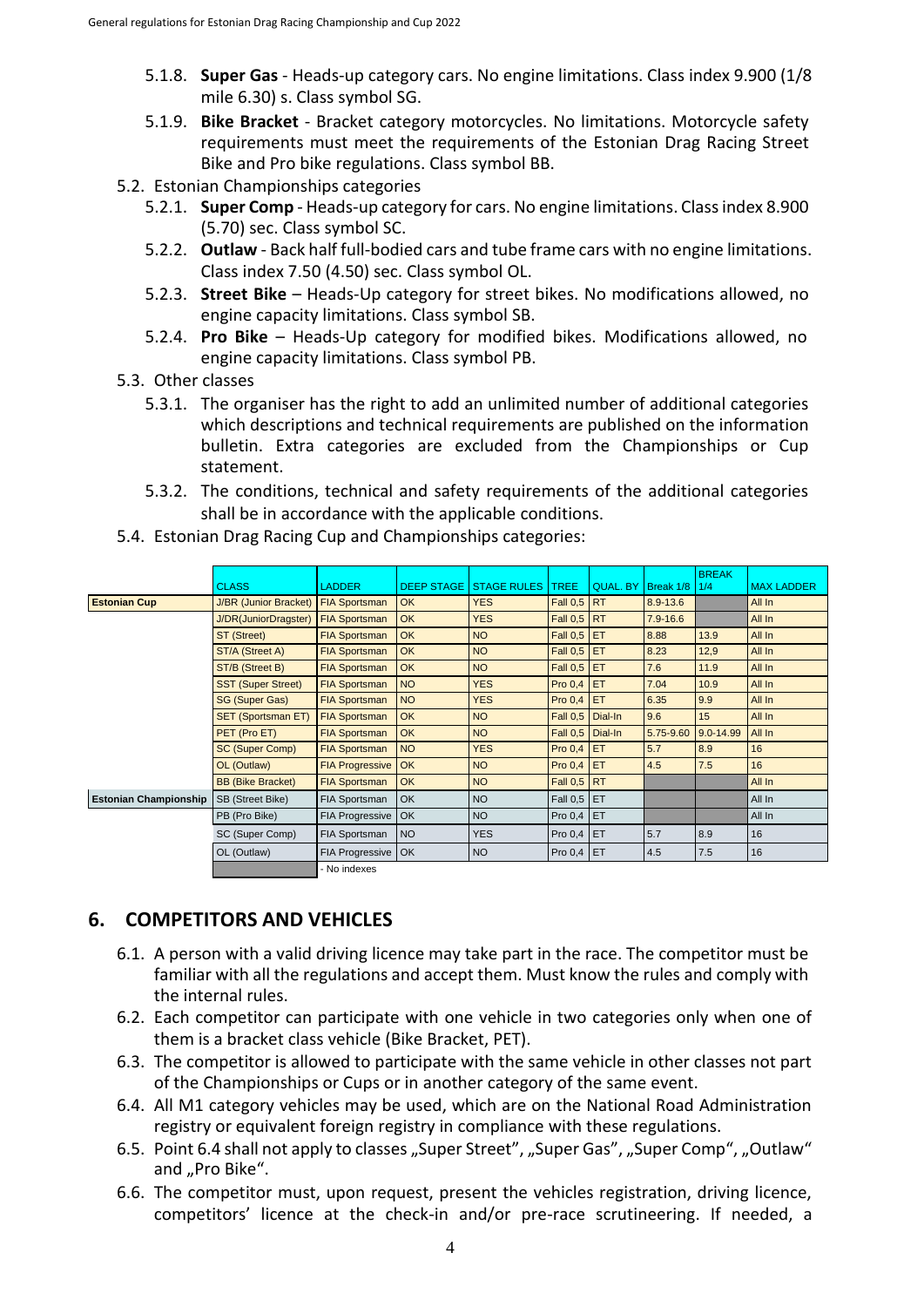statement of entry fee payment, a notarial letter of authorization issued by the owner when the vehicle does not belong to the competitor or his/her name is not entered as a vehicle user on the vehicle's registration certificate.

- 6.7. Competitor is not allowed to race without a driving license (exc. J/BR, J/DR).
- 6.8. The minimum mandatory clothing at the starting area for the crew members are closed shoes, below the knee pants and a t-shirt. Tank-top, open-toe or open-heel summer shoes or sandals are not allowed. The track team at the start area are obliged to wear at least full-length pants, closed shoes and at least a t-shirt. Also, sandals, open-toe and open-heel summer shoes and tank-tops are prohibited. A hat and safety glasses are recommended.

# <span id="page-4-0"></span>**7. LICENCES**

- 7.1. In classes SB (Street Bike) and PB (Pro Bike) EMF competitor licence is required.
- 7.2. In classes OL (Outlaw), Super Comp (SC) EAU competitor licence is required.
- 7.3. In classes J/BR (Junior Bracket), J/DR (Junior Dragster), ST (Street), ST/A (Street A), ST/B (Street B), SST (Super Street), SG (Super Gas) and PET (Pro ET) EAU drag racing national sportsman licence is required. Register's licence is recommended.
	- 7.3.1 In J/BR (Junior Bracket) and J/DR (Junior Dragster) EAU Junior competitor licence is required if competitor is less than 18 years old. Junior competitor licence is issued by the EAU.
- 7.4. Seasonal competitor licence can be bought from EAU or EMF
- 7.5. One-time EAU competitor licences can be bought on the spot during check-in.
- 7.6. It is recommended to buy an EAU drag racing national sportsman licence to take part in the additional categories.
- 7.7. The licence obligation and type of the competitor licence of the additional categories, training days and demo runs is decided by the Drag Racing Sub-committee, in accordance with the nature and indexes of the additional categories and demo runs.
- 7.8. Foreign competitors can use international competition licences issued by all EU ASN or FIA international competitor licences. Competitors outside the EU may use International competitor licences issued by their country of origin ASN if it has been approved by the host country ASN.
- 7.9. Link to the competitor licence information can be found in point 21.
- 7.10. Licence prices can be found from EAU and EMF homepages.

## <span id="page-4-1"></span>**8. LICENCING**

- 8.1. All first-time racers in all the Championships and Junior Bracket, Super Gas, Super Comp, Outlaw and Pro Bike categories are obliged to go through the licencing procedure. Competitors who change category to higher class or who change the body of their vehicle are also obliged to go through licencing.
- 8.2. Licencing is assessed by the Licencing commission complied with the Race Director of the competition, jury members and the chief starter.
- 8.3. During the process the competitor needs to pass a test on the subject and perform different tasks (see point 8.7.1 and 8.8.1). During the process the competitor must wear the relevant race clothing and use the safety equipment's in accordance with its class index. The commission is entitled to make the competitor repeat the tasks.
- 8.4. During the licencing the relevant documentation is filled out (licencing act).
- 8.5. The licencing process shall be deemed to have been passed when the commission is convinced that the driver has full control over his actions and race vehicle, knows the rules and race procedures and is both mentally and physically ready to participate. The ability to assume responsibility over crew members and omission is also evaluated. The last decision is left to the Race director of the specific competition of which the licencing is part of.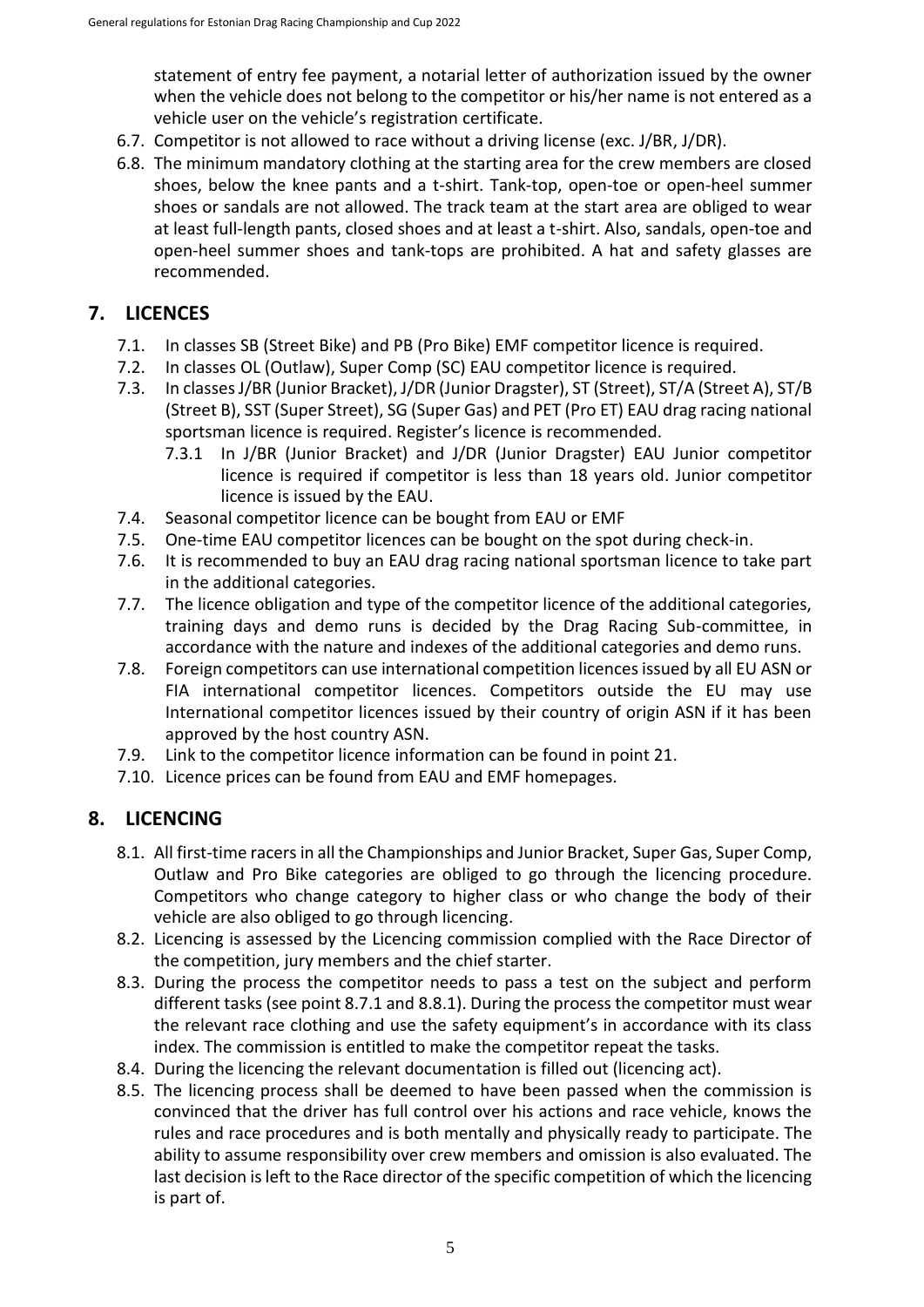- 8.6. Successful passing of the licencing is authenticated by the indication by the licencing commission, the signature of the member of the commission and the competitor on the "licencing act".
- 8.7. Licencing, tasks and licencing runs.
	- 8.7.1. Tasks:
		- 8.7.1.1. The competitor, i.e. the race vehicle driver shall pass an orientation test in the race vehicle while wearing a blindfold. The competitor must find all the switches and controls to stop the car, activate a fire-extinguishing system or help to stop a moving car;
		- 8.7.1.2. Competitor in the Championships categories shall pass the whole procedure with exiting the car under 8 seconds;
		- 8.7.1.3. Competitor shall know how to pack the vehicle's breaking chute under supervision (when the car has one or it's required by the category technical regulations);
		- 8.7.1.4. Competitor shall pass the starting procedure without any errors and accelerate to up to 50 meters;
		- 8.7.1.5. Competitor shall pass the starting procedure without any errors and accelerate up to 660 feet, reaching a result close to the class excepted result;
		- 8.7.1.6. Competitor shall pass the starting procedure without any errors and accelerate up to the finish by reaching a result close to the class excepted result.
	- 8.7.2. Task requirements:
		- 8.7.2.1. Fulfilling the tasks depends on the race vehicle with an indication of passing the technical inspection;
		- 8.7.2.2. The vehicle doing the runs shall have a big "X" near the competition number and in a visible place;
		- 8.7.2.3. Licencing runs are only performed as single runs. Lane choice is free, but to pass the test successfully the competitor must have performed at least one run on each lane;
		- 8.7.2.4. Licencing runs are performed 1 hour before the qualification runs. The organiser is obliged to make it possible in the race schedule. On the permission from the Race Director, the runs can be performed during the race, fitting them between categories or rounds.
- 8.8. Motorcycle licencing, tasks and licencing runs.
	- 8.8.1. Tasks:
		- 8.8.1.1. Competitor shall pass the starting procedure without any errors and accelerate to up to 50 meters;
		- 8.8.1.2. Competitor shall pass the starting procedure without any errors and accelerate up to 600 feet by reaching a result close to the category excepted result. 8.8.1.3 Competitor shall pass the starting procedure without any errors and accelerate up to the finish by reaching a result close to the category excepted result.
	- 8.8.2. Task requirements:
		- 8.8.2.1. Fulfilling the tasks depends on the race vehicle with an indication of passing the pre-race technical inspection;
		- 8.8.2.2. The vehicle doing the runs shall have a big "X" near the competition number and in a visible place;
		- 8.8.2.3. Licencing runs are only performed as single runs. Lane choice is free, but to pass the test successfully the competitor must have performed at least one run on each lane;
		- 8.8.2.4. Licencing runs are performed 1 hour before the qualification runs. The organiser is obliged to make it possible in the race schedule. On the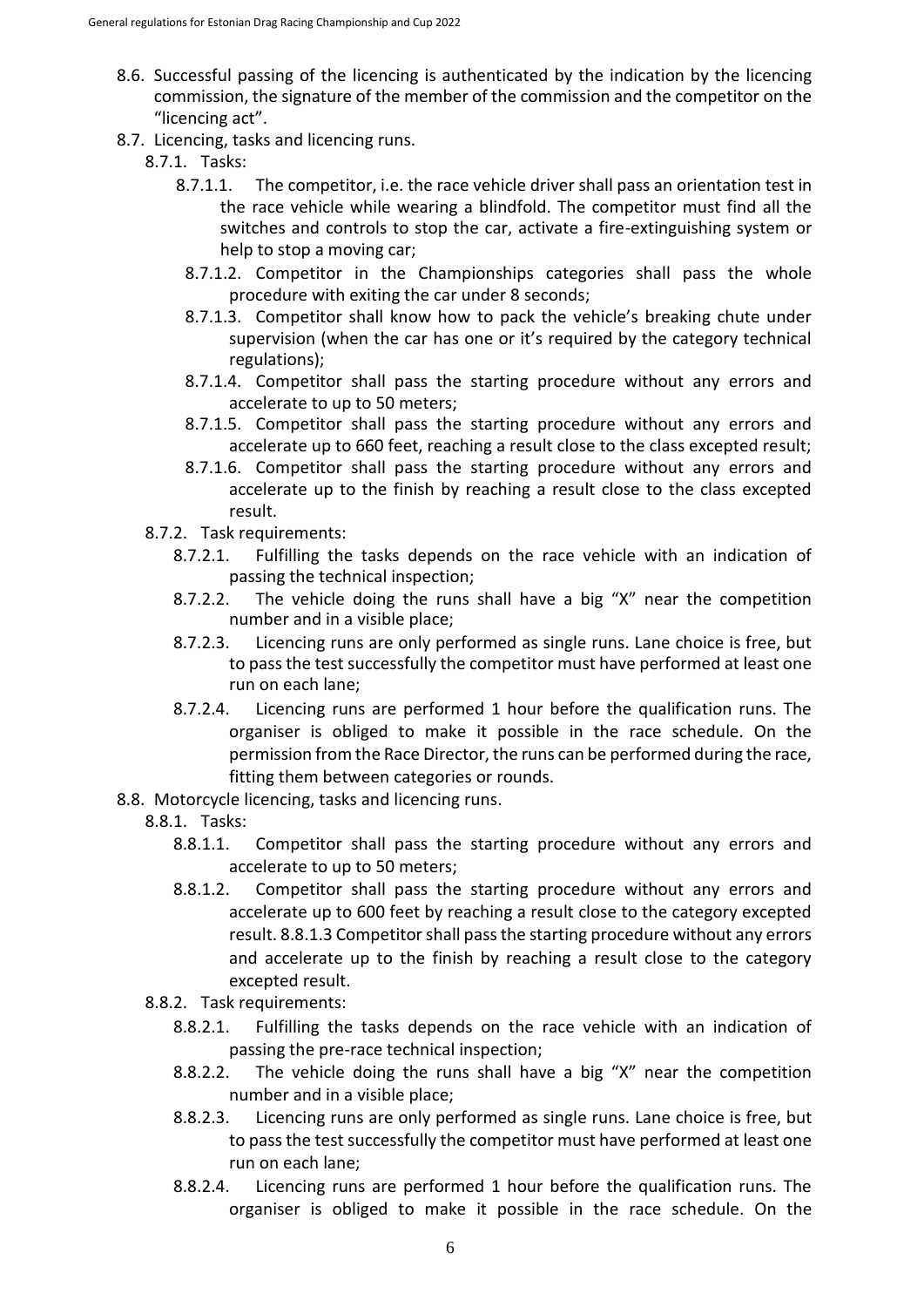permission from the Race Director, the runs can be performed during the race, fitting them between categories or laps.

#### <span id="page-6-0"></span>**9. ORGANISATION AND EVENT PROCEDURES**

- 9.1. Race distance is ¼ miles, i.e. 402,33 meters, or 1/8 miles, i.e. 201,16 meters.
	- 9.1.1. For safety reasons the Race Director of the event has the right to change the distance. The decision shall be confirmed unanimously also by the jury. In the absence of the jury the chief starter of the race and the Race Director of will hold voting rights.
	- 9.1.2. If the race distance is changed a bulletin on the matter shall be drawn and published on site. The original bulletin document is brought to the Sub-committee after the competition by the organiser.
- 9.2. The competition is made up with qualifications and elimination runs, i.e. eliminations. The competitors are placed on the elimination ladder on the basis of elapsed time under the applicable category regulations. Also, competitors with a negative result or whose result was faster than their category index will be qualified. Racers with results like this will be placed at the bottom of the elimination ladder. Breakout results at the end of the ladder are established on the basis of who goes over his category index less or whose reactions time is closer to zero. The number of competitors is determined by the chart in point 5.4.
	- 9.2.1. Elimination ladders for categories:

SG – FIA ET, Handicap & Sportsman SC – FIA ET, Handicap & Sportsman OL – FIA Progressive PB – FIA Progressive ST/A – FIA ET, Handicap & Sportsman ST/B – FIA ET, Handicap & Sportsman SST – FIA ET, Handicap & Sportsman SET/PET – FIA ET, Handicap & Sportsman JUNIOR BRACKET – FIA ET, Handicap & Sportsman SB – FIA ET, Handicap & Sportsman BB - FIA ET, Handicap & Sportsman Elimination ladders, see point 20.

- 9.3. If the competitor is late to the starting line, he is deemed a loser. The opponent must do a single pass, but will advance even in case of a false start.
- 9.4. All burnouts are restricted to designated areas in the starting area and only following the starter's permission.
- 9.5. Staging is only allowed after starter's permission. In case staging fails, i.e. the vehicle moves over the starting line, the competitor must back up behind the stage and prestage beams and start from the beginning after starter's permission.
	- 9.5.1. In categories SST, SG, SC, PET, J/BR and J/DR the so-called courtesy staging rules are applicable which means the competitor must not drive into the fully staged position before the opponent has activated the pre-stage lights on his lane. When both competitors are on the pre-stage position, they will move on to the stage. A competitor breaching this rule in qualification runs will get a result. A competitor beaching staging rule in elimination rounds will result in automatic loss.
	- 9.5.2. Deep-stage is not allowed in categories SST, SG and SC. Deep stage is a situation where the competitor rolls over the start line as far as the pre-stage light of his lane goes off.
	- 9.5.3. In category Pro ET qualification takes place in accordance with the index the competitor has determined himself. A competitor running closer to his index will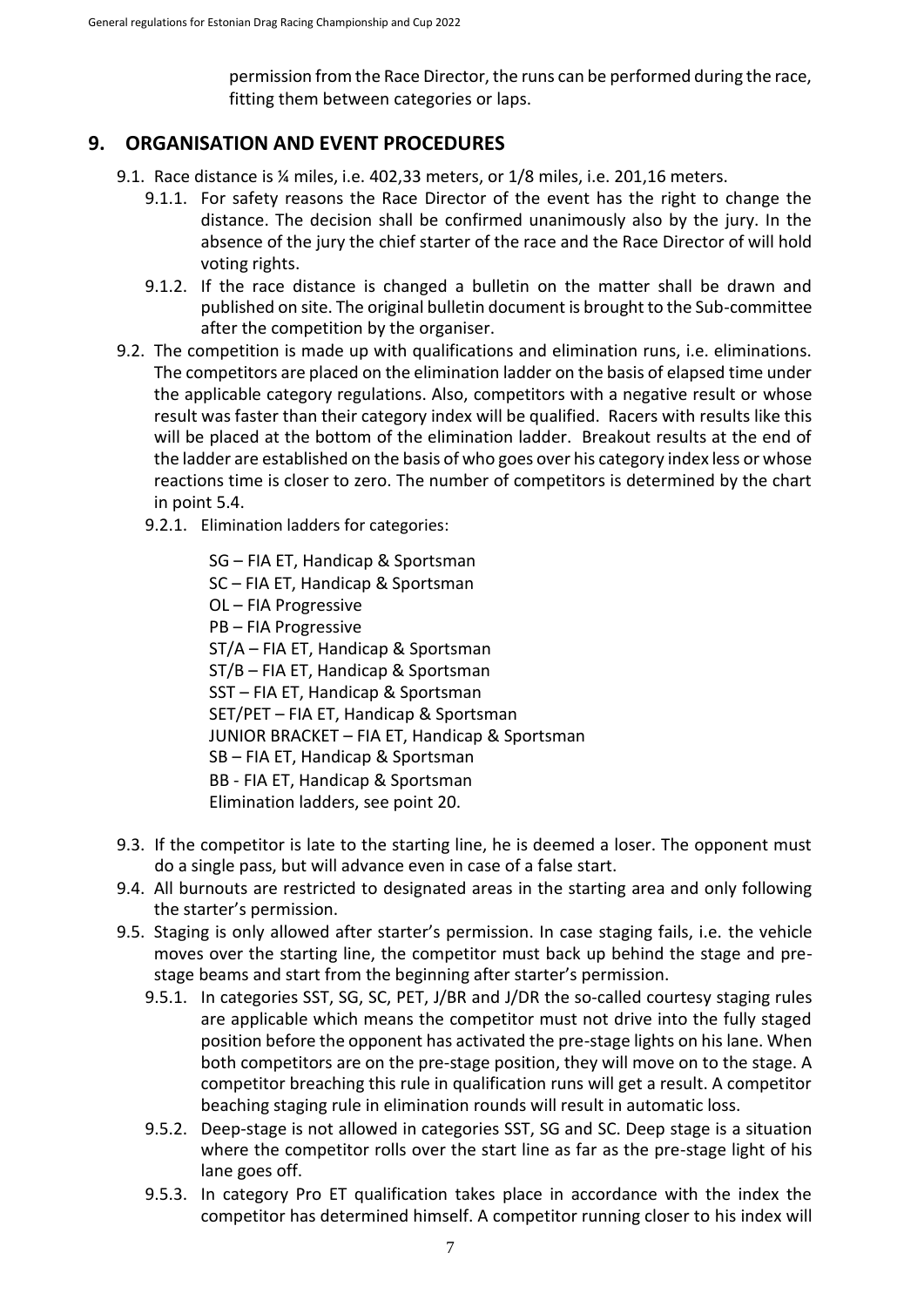be awarded the better qualifying position. Results faster than the index are placed at the bottom. Index can be changed between rounds.

- 9.6. Pre-race scrutineering:
	- 9.6.1. Scrutineering will take place in a determined place and time on site or prior, as the time and location specified. The vehicle must be in fully race-ready condition for presentation. The competitor is responsible for the presentation of the vehicle to the location of the scrutineering.
	- 9.6.2. The vehicle must be in full racing condition when scrutineered.
	- 9.6.3. The label showing successful passing of scrutineering will remain on the vehicle throughout the season. During the season, random scrutineering may take place. If the label is removed or lost for some other reason, a member of the scrutineering team must be notified.
	- 9.6.4. If, after scrutineering, changes are made to the vehicle, which makes it incompatible with the rules, the competitor shall be punished in accordance with the General regulations point 13.
- 9.7. If the vehicle runs faster than its category index then in qualification runs the competitor is qualified last and in elimination rounds the competitor over the index the most is deemed the loser.
- 9.8. If the vehicle goes faster than its index (but not faster than its category index) then for the next race the vehicle must be brought into line with new index safety regulations.
- 9.9. As an exception, the vehicle can continue in the same category if technical changes have been made that make the vehicle slower. These technical changes must be coordinated with the technical commission.
- 9.10. Prior each event it's mandatory to pass the check-in and register oneself for that particular event. During the check-in, competitor's documents will be inspected, all necessary material for the race are handed out and the competitor will be added to the protocol. Only competitors passing check-in and technical scrutineering will be added to the protocol of that race.
- 9.11. Race vehicles without a racing number are not allowed to start.
- 9.12. The breaking chutes security pin must be removed before the burnout.
- 9.13. Lane choice:
	- 9.13.1. In qualification runs the lane choice is free with the condition that the competitor performs at least one run on each lane.
	- 9.13.2. The competitor with the better qualifying result gets first-round lane choice.
	- 9.13.3. In subsequent rounds, lane choice goes to the competitor with the best results. The solo pass results are accounted when it was not faster than the category or vehicle safety index.
- 9.14. If vehicle has any incident (technical malfunction or crash or some other incident) on track, then driver must present the vehicle to scrutineering before getting back on track after repairs.

## <span id="page-7-0"></span>**10. GENERAL CONDITIONS**

- 10.1. If the drivers meeting has been called out, then participation is compulsory.
- 10.2. The questions and problems that may arise not described in the guide and technical regulations or other rules, will be solved by the Race Director together with jury by favouring the competitor.
- 10.3. All changes to the race regulations during the competition shall be published on the bulletin board. The original document with explanation shall be delivered to the EAU Drag Racing Sub-committee within 5 working days after the race takes place.
- 10.4. The number of competitors is not limited.
- 10.5. During the pass, only the driver may be in the vehicle. Passengers are prohibited.
- 10.6. Helmet is mandatory.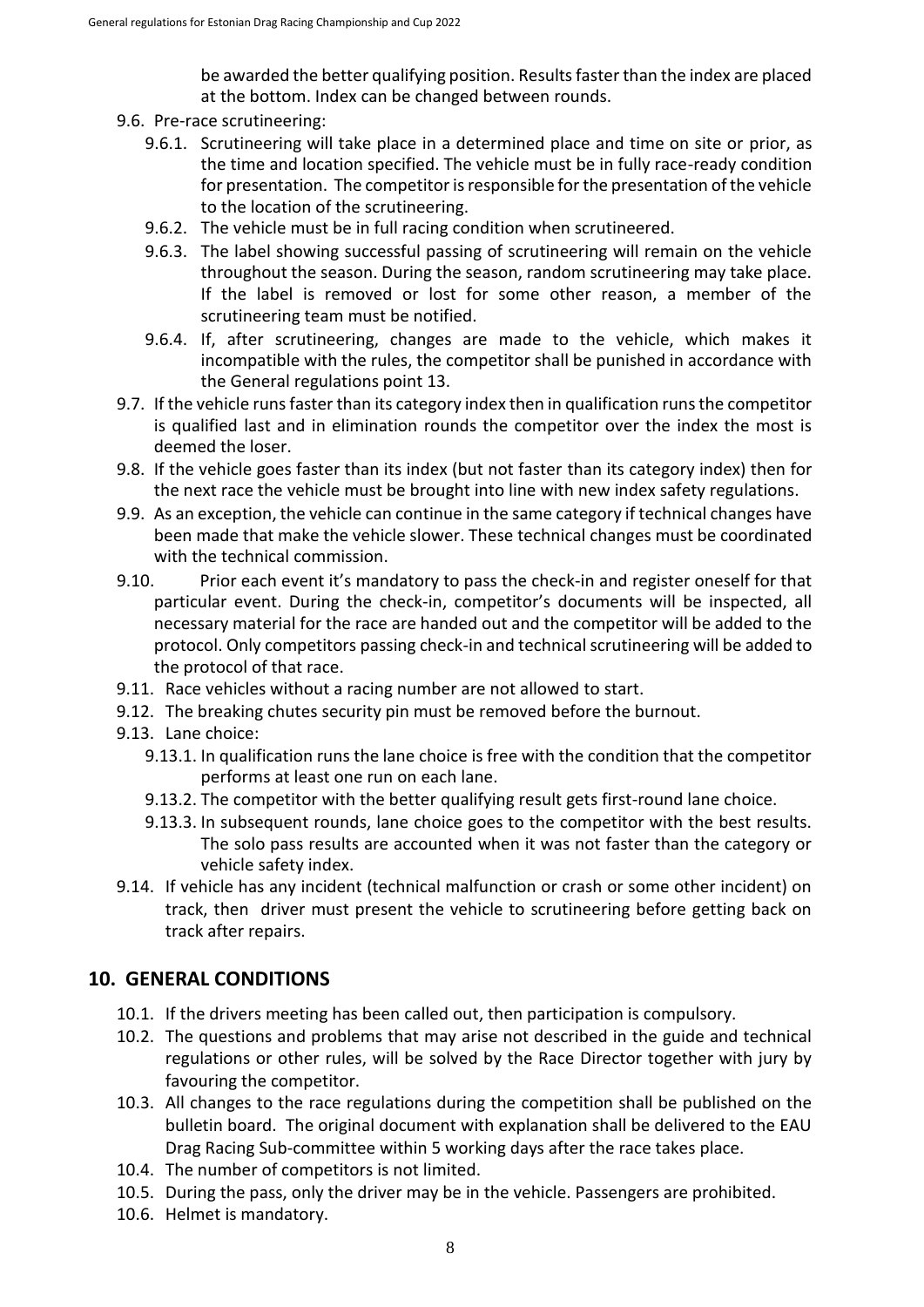- 10.7. During the race, maintenance, repairs and refuelling of the vehicle can only be carried out in competitor's own pit area.
- 10.8. Competitor must follow the race rules, and obey orders of the judges.
- 10.9. FIA, EAU, EMF and the organiser are not liable for any possible accidents/incidents and their consequences. In case of an incident and possible accidents caused by licensed/unlicensed competitor during a registered race the consequences will be covered by the insurance.
- 10.10.In pursuant to international sporting regulations, the competitor must allow the EAU, Drag Racing Sub-committee or organiser promotional materials to be displayed on the vehicle.
- 10.11.Organiser will provide paid catering.
- 10.12.For the competitors, organisers will provide separate free toilet, water and burnout water.
- 10.13.The organiser will pay the judges the costs of the event within seven (7) days from the date which the event is held.
- 10.14.Notice board:
	- 10.14.1. The official bulletin board is placed on the line up gate and/or Sportity app.
	- 10.14.2. All the official information is presented on the bulletin board/Sportity app: precise timetable, bulletins, first results, etc.

# <span id="page-8-0"></span>**11. ENTRANCE**

- 11.1. Vehicles
	- 11.1.1. All registered race vehicles.
	- 11.1.2. One support vehicle, licence plate number must be on the pass. The number of support vehicle per racer is determined by the organiser in the information bulletin, by taking into account the character and real need of each race category.
	- 11.1.3. Other vehicles are prohibited.
- 11.2. People
	- 11.2.1. Free entrance for all registered and paid competitors and mechanics.
	- 11.2.2. The organiser may request identification document.
- 11.3. In the starting area (beginning from the starting gate), only the race vehicle, competitor and registered mechanics allowed. Bystanders are strictly prohibited! Bystanders affiliated with the competitor may result in penalties for the competitor.

## <span id="page-8-1"></span>**12. RACE RULES**

- 12.1. In any way dangerous participants and other vehicle drivers and crew members of competitor will be disqualified from the race and/or physically removed from the venue of the race.
- 12.2. General speed limit outside the track is 50 km/h and around the pits 30 km/h.
- 12.3. Around the pits right hand rule shall be established.
- 12.4. Driving in the opposite direction on the track means immediate disqualification.
- 12.5. Using beam lights, daytime running lights, passing beam lights is only in accordance with the regulations of the organiser.
- 12.6. At least one 6 kg powder-type or foam fire extinguisher must be visible and easily accessible in the racers pit. It is also recommended to have a fire blanket or other types of fire extinguishers.
- 12.7. Any waste from the pit area must be gathered into one closed trash bag, taken with them or left at a visible place in the pit.
	- 12.7.1. It is not permitted to leave behind any hazardous waste. These must be taken along and placed in a hazardous waste container.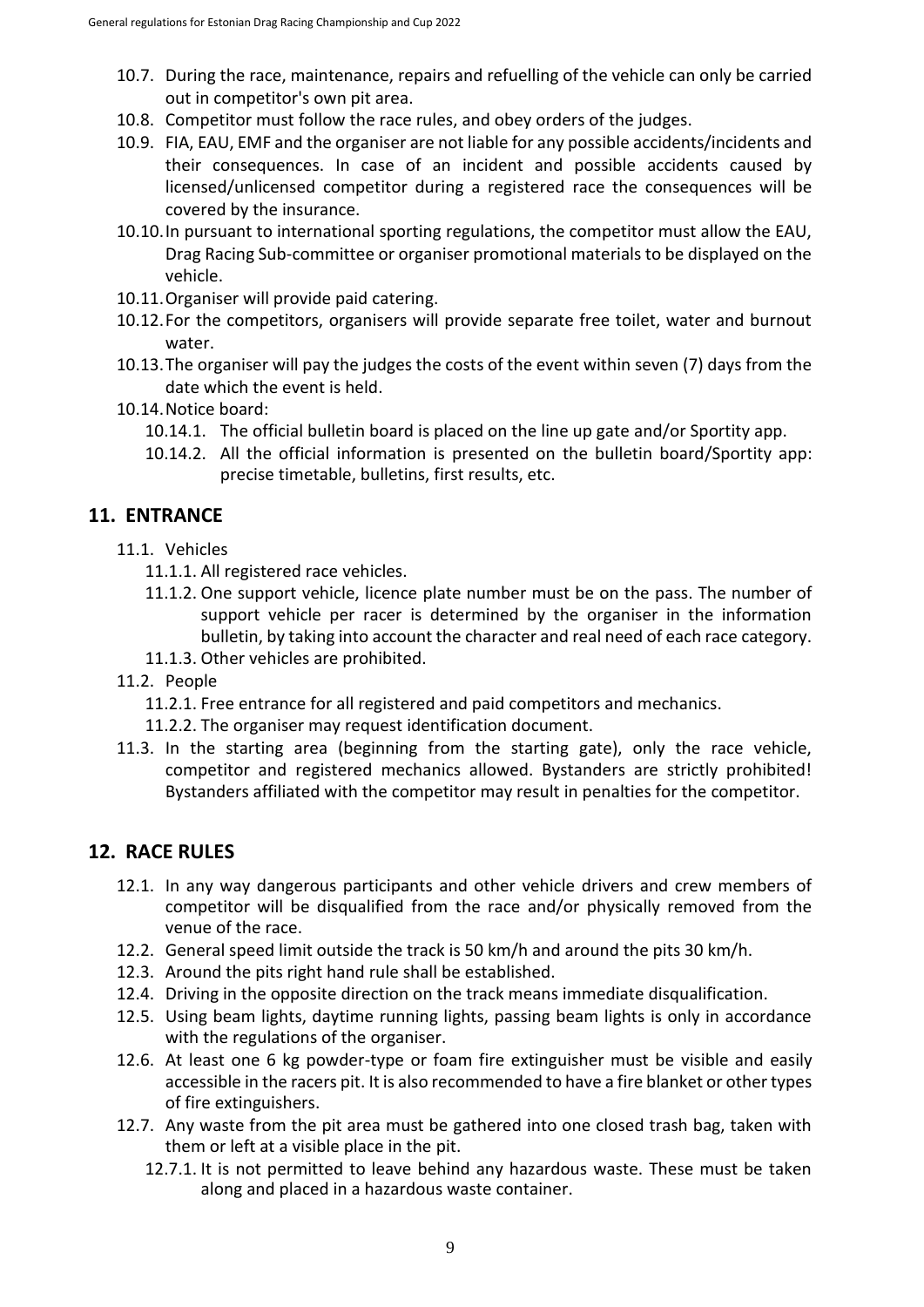- 12.8. The information bulletin about the competitor and race vehicle received upon the registration is recommended to be kept in the pit or in a visible place in the vehicle standing in the pit throughout the race.
- 12.9. It is not recommended to use a charcoal grill at the pit. The preferred options are electrical or gas grills.
- 12.10.In the event of an accident it is prohibited to run on the track for help. Ambulance and rescue team is there for that.

#### <span id="page-9-0"></span>**13. PENALTIES**

- 13.1. Competitor may be penalised in the following cases:
	- 13.1.1. The competitor ignores and does not comply with the requirements in this regulation.
	- 13.1.2. Changes are on the race vehicle after scrutineering which makes the vehicle not compatible with the regulations.
	- 13.1.3. The competitors clothing and safety equipment does not comply with the safety regulations.
	- 13.1.4. The vehicle does not comply with the safety regulations or has run faster than the present safety equipment allows.
	- 13.1.5. Burnout outside the designated area.
	- 13.1.6. Starting/warm-up/tuning of the engine without the driver in the driver's seat.
	- 13.1.7. The competitor is under the influence of narcotics or alcohol. The legal limit is 0,0%.
	- 13.1.8. The competitor shifts automatic transmission to neutral after crossing the prestage line.
	- 13.1.9. Failure to follow the speed limits outside the track.
	- 13.1.10. Driving the wrong direction on the track.
	- 13.1.11.Unsportsmanlike conduct and/or causing an emergency situation.
	- 13.1.12. Competitor crosses the centre line of the track and continues to accelerate (won't ease the gas) and causes damage to the timing system or when the competitor causes damage to the timing equipment more than once during one event or his fault is established, the damage must be compensated. Every damaged sensor costs 320 EUR.
	- 13.1.13. If the vehicle leaks oil (and the car has no engine diaper), coolant or braking fluids to the track more than once during the event, the competitor is required to pay a fine of 160 EUR.
	- 13.1.14. If the competitor opens the nitrous bottle prematurely.
	- 13.1.15. The competitor ignores the warnings and cautions of the judges or officials.
	- 13.1.16. Breach of the Pit Silence rules.
- 13.2. The competitor will be dropped from the eliminator but will retain his current standing in final results in the following cases:
	- 13.2.1. Late arrival to the starting area.
	- 13.2.2. Unable to race, engine will not start, other technical malfunctions.
	- 13.2.3. False start, red-light. In case both competitors make a false start, the lesser violator will be the winner.
	- 13.2.4. Crossing the centre or outside border line or crossing the imaginative middle line or exiting the track. Exceptions is the avoidance of an obstacle, in which case a restart will be given.
- 13.3. Other conditions:
	- 13.3.1. Competitors and their crew who are consuming alcohol or under the influence of narcotics, are not allowed on the territory of the event and must leave (incl. the pit area) upon the request of a judge or organiser.
	- 13.3.2. All competitors are required to follow the rules and general standards of good behaviour.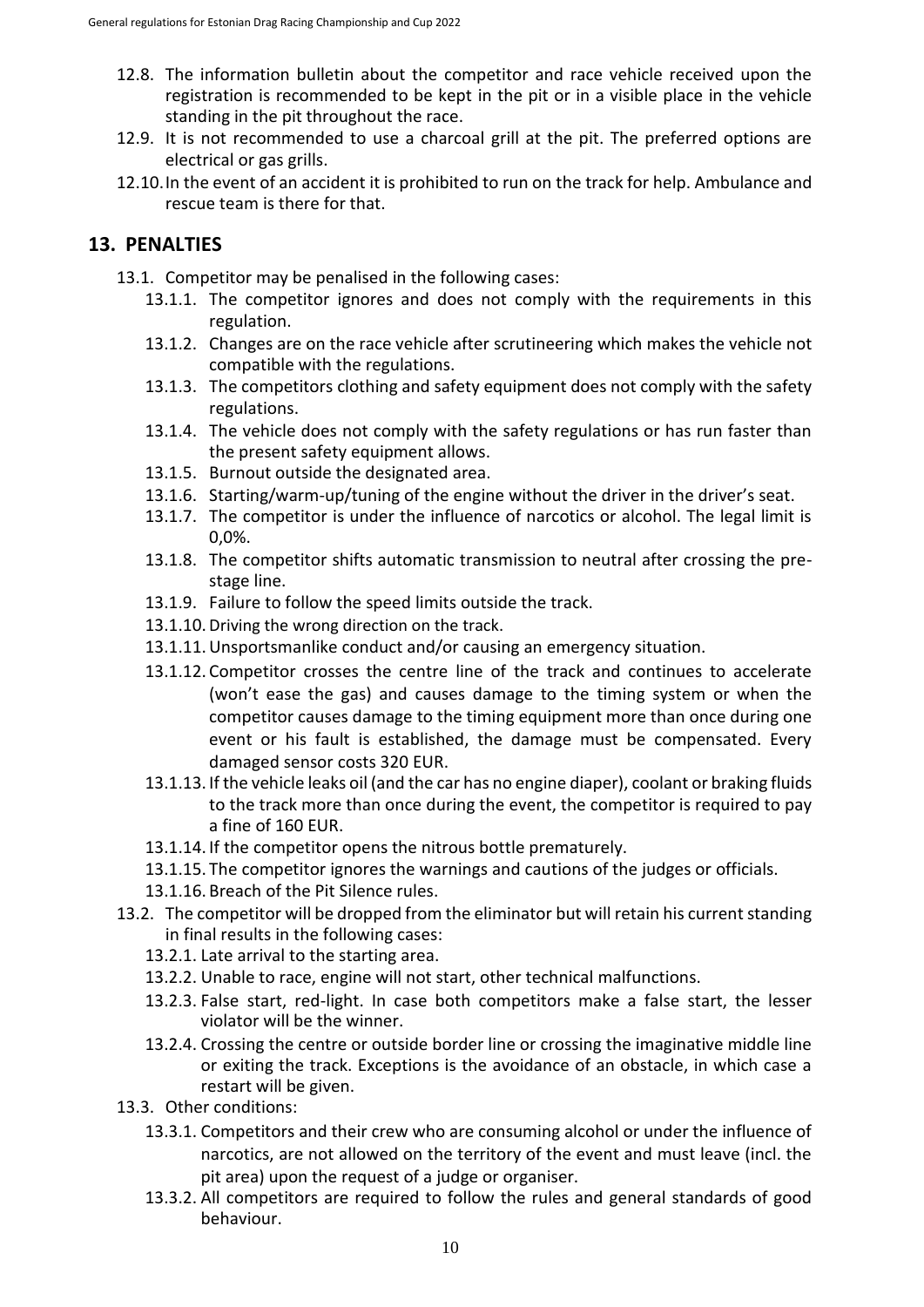- 13.3.3. Competitors and crew members may be in the starting area immediately prior, during and until the end of the run. When they are there any other time and disturb the course of the event, the respective competitor shall be punished. First time is a warning and the second time is some other penalty.
- 13.4. Penalty may be:
	- 13.4.1. Warning
	- 13.4.2. Financial penalty of 35, 65, 160 or 320 EUR.
	- 13.4.3. Disqualification. The disqualification may result in annulment of already earned points in accordance with severity of the penalty. The decision on annulment will be made by the jury or, alternatively, the Race Director.
	- 13.4.4. Ban, disqualification, suspension of competitor license.
	- 13.4.5. Other penalties provided within this regulation.
- 13.5. The decision on penalty will be made by the Race Director of the competition, approved by the judge of fact or jury, if needed the Drag Racing Sub-committee, EAU board.
- 13.6. The penalty will be decided by the judge of fact, approved by the jury and will depend on the nature and consequences of the violation.

#### <span id="page-10-0"></span>**14. RESULTS**

- 14.1. The results of the event will be based on category eliminations. The results will be deemed official 15 minutes after their publication on the notice board or solution of the last protest. If the race stops before conclusion of eliminations, the results will be determined based on competitors best ET in qualifications.
- 14.2. The organiser or the Race Director will send the ranked list to the EAU Drag Racing Sub-committee on the same day after the race has ended.
- 14.3. The judge of fact makes the calculations and sends the points to the Drag Racing Subcommittee within three working day.
- 14.4. The organiser sends the timing log, final list of competitors, a report of sold licences and unlicensed competitor's licences, bulletins and other documents within three working days after the race has ended.
- 14.5. The Sub-committee confirms the results from the information obtained as soon as possible.

## <span id="page-10-1"></span>**15. PROTESTS**

- 15.1. Protests must be made not more than 15 minutes after publication of results of qualifications or elimination rounds.
- 15.2. For protests the competitor will pay a protest fee and present a written form protest to the judge of fact.
- 15.3. Protests are resolved by the jury and EAU Drag Racing Sub-committee.
- 15.4. Protest fee is 65 EUR: Protest fee concerning the technical state of the vehicle is 320 EUR.
- 15.5. When the protest is settled in favour of the protest issuer, protest fee is returned.
- 15.6. Protest against the Race Director can be made within three (3) days after the race to the EAU (Drag Racing Sub-committee). Protest(s) against the Race Director will not lead to the change in the results.

#### <span id="page-10-2"></span>**16. AWARDS**

- 16.1. Championships and Estonian Drag Racing Cup top 2 competitors shall be awarded a trophy and a diploma at the end of the race.
- 16.2. Sponsors may provide additional awards.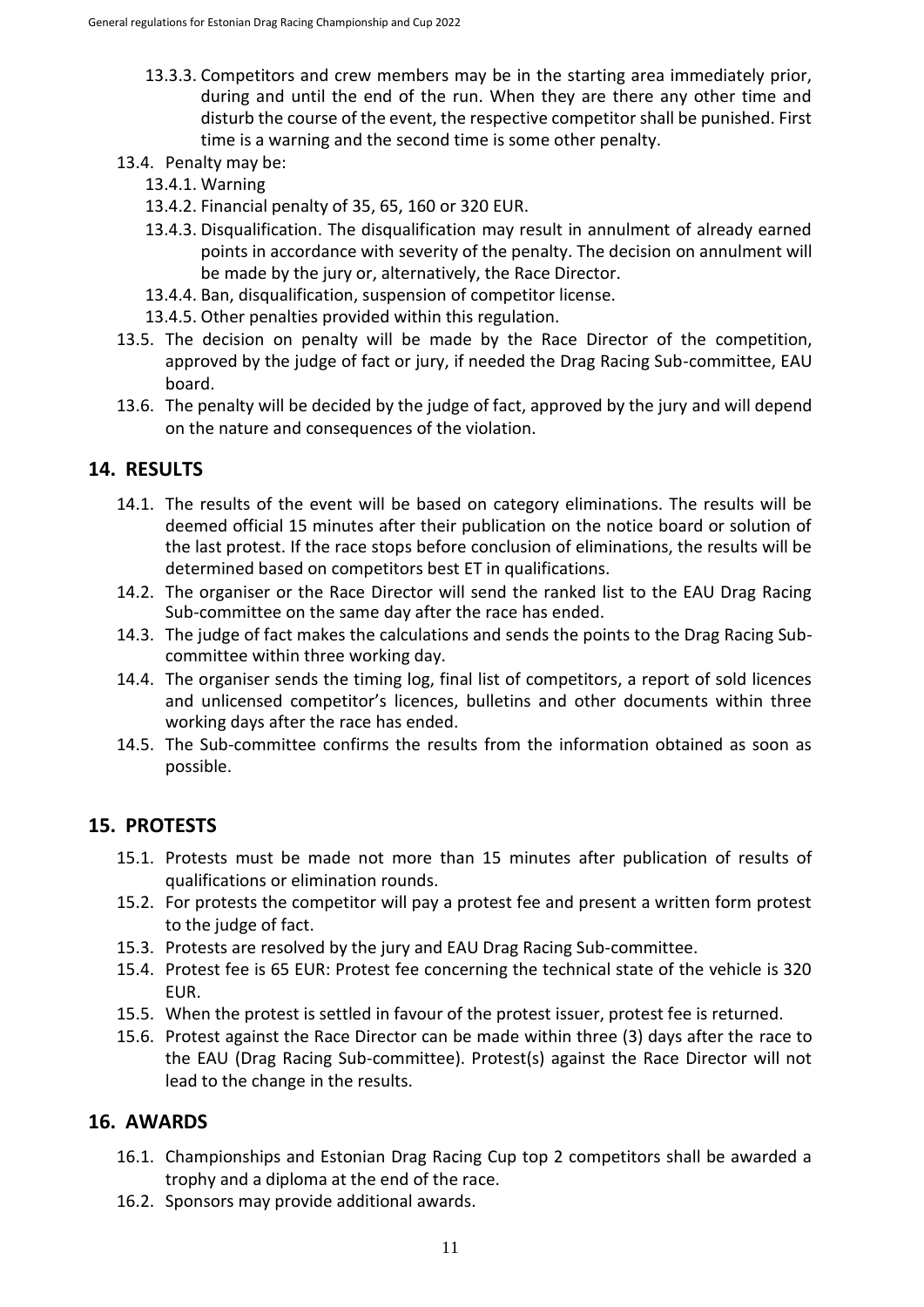- 16.3. At the end of the season, the EAU awards the three best in each category with a cup and medal according the season's points.
- 16.4. Motorcycle categories will be awarded at the end of the season by EMF.

#### <span id="page-11-0"></span>**17. DEMO RUNS AND PASSENGERS**

- 17.1. A demo run with a passenger can only be done with a full-bodied vehicle or with a fullbodied vehicle or with a custom-made dragster-type vehicle. Motorcycles are prohibited.
- 17.2. Demo runs with a passenger are always solo passes, outside the race and by following all the starting and race regulations and procedures.
- 17.3. A vehicle doing a demo run for a passenger must have been passed a full pre-race technical scrutineering. The safety equipment in the car for the passenger shall comply with the vehicle speed and time index.
- 17.4. Passenger
	- 17.4.1. Passenger may not be less than 18 years of age. The passenger shall not have a serious health detriment or chronic disease that could turn the run dangerous for him. The passenger shall not be under the influence of alcohol or drugs, and strong sedatives must not be used before the run.
	- 17.4.2. Passenger safety equipment shall comply with the cars time and speed index.
	- 17.4.3. The passenger shall confirm with a signature on the self-accountability document that he is aware of the dangers and won't have any major claims against the organiser, judge, driver nor anyone else.
	- 17.4.4. Personal accident or life insurance is recommended.
	- 17.4.5. The driver or the team is required to explain to the passenger the nature of the run and dangers and shall verify that the passenger is in full physical and mental health.
	- 17.4.6. The race director or the head of technical board has the legitimate right to prohibit the demo run with the passenger.

## <span id="page-11-1"></span>**18. REQUIREMENTS FOR TIMING SYSTEMS**

- 18.1. In the Estonian Drag Racing Cup and Championship races the timing systems with the following requirements can be used:
	- 18.1.1. The timing systems accuracy shall be at least .001 seconds. Final speed accuracy is .016 km/h.
	- 18.1.2. The timing system must have a marking or official document which shows the accuracy of the system and which brings out the device of which the system was tested against and when.
	- 18.1.3. Only the three amber-light tree version can be used as a starting system. The starting tree must be 38-40 feet, i.e. 11,5-12,1 meter from the guard beam. The height of tree must be 90 inches, i.e. 2,2 meters from ground to centre of prestage. In the Estonian Championships and Cups the starting system must have double indicator lights which of half must be visible from the track. Pre-stage and stage lights must be clearly visible to the competitors from every direction. Sunshades and double-lights are allowed with pre-stage and stage lights only when visibility to all directions is maintained. Around the amber-lights track separating cylinders covering the filament lamps can be used or a shade separating the left and right side of the tree. LED lights allowed.
	- 18.1.4. The timing system must be able to measure and issue the following results: RT, 60ft time, 660ft. speed (km/h), 660ft. time, 1320ft. Speed (km/h), 1320ft time. An unlimited number of time and speed points are allowed when the timing system allows it or is required by the nature of the event.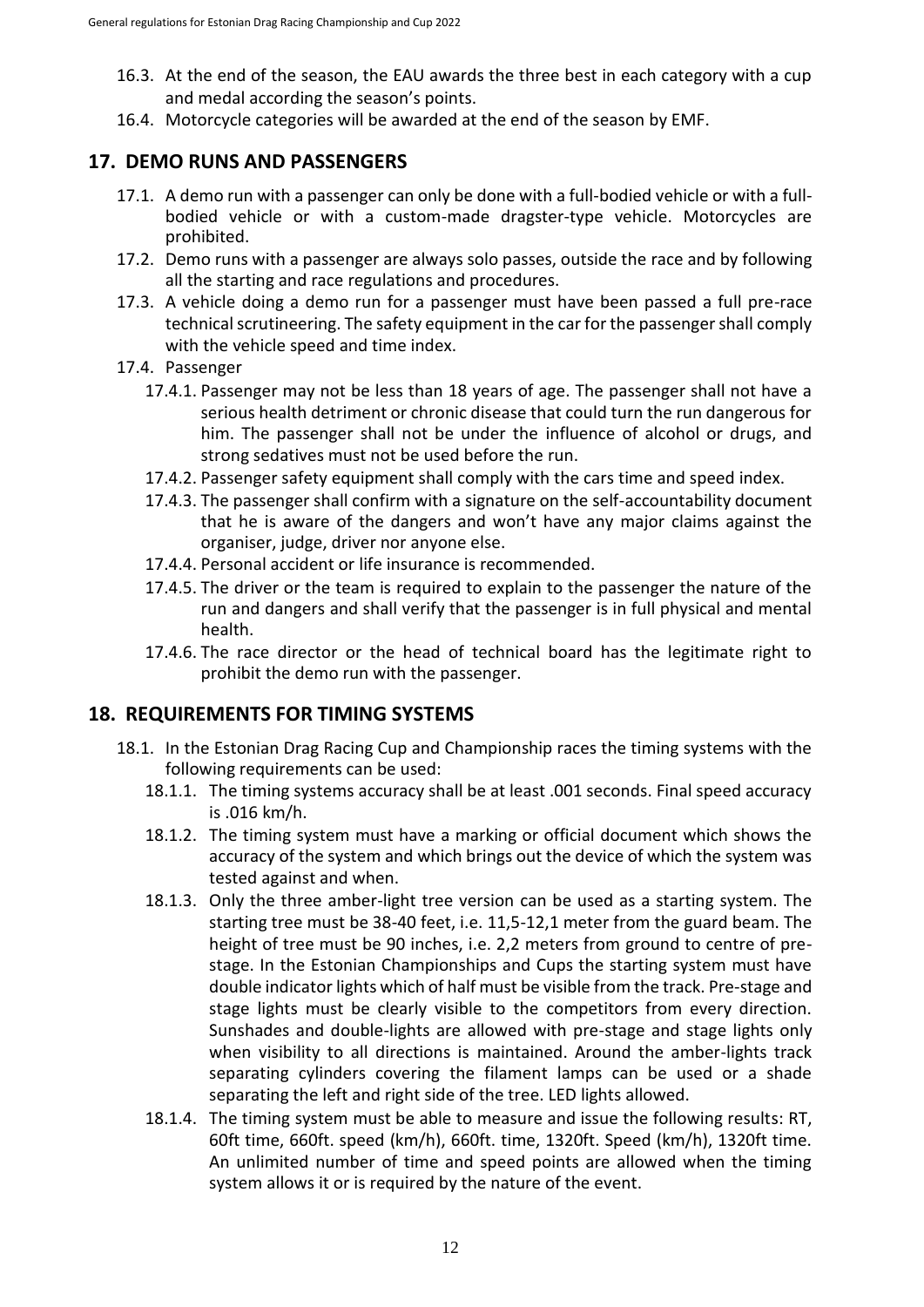- 18.1.5. The recommended speed trap length is 66 feet, i.e. 20.12 meters. The timing system must be able to measure different length traps.
- 18.1.6. Only the combination of pre-stage, stage and guard is allowed. Sensors in the starting line must be placed as close to the surface of the track, but not higher than 3 inches, i.e. 7,62 cm. Guard must be located on the starting line. The distance between the pre-stage and stage sensors must be 7 inches, i.e. 17,8 cm. The distance between "Guard" and "stage" must be 13,3/8 inches, i.e. 339,7 mm.
- 18.1.7. Height of 60 ft sensor must be 10 inches, i.e. 20,4 cm. Rest of the indicators on the track must all be at the same level and not higher than 5 inches, i.e. 12,7 cm. Track sensors can use double reflectors if needed.
- 18.1.8. The timing system must be capable of issuing an electronic or paper time-slip after every run which has legibly indicated all times and speeds from all measuring points.
- 18.1.9. Timing system must have a compatible and visible score board system of signs which provides the results for viewers.
- 18.1.10. Timing system must have enough spare sensors, cables or the opportunity to fix the system on the spot as fast as possible to prevent long delays or interruptions.

## <span id="page-12-0"></span>**19. NATIONAL RECORD PROCEDURES**

- 19.1. Drag racing national records are established by its competitors in their country of origin during a national event.
- 19.2. Estonian Drag Racing record categories are the best elapsed time and speed in the distance of 1/4 miles, i.e. 403,33 meters.
- 19.3. For the national record the competitors must repeat the record once to achieve a result which do not differ more than 1% from the previous record run. A backup performance is required at the same event.
- 19.4. The competitor or competitor's representative must submit a free form request verifying the record the Drag Racing Sub-Committee. The request shall be made within three working days after the event. Sub-Committee checks the result and approves as soon as possible.

# <span id="page-12-1"></span>**20. CHAMPIONCHIPS AND CUP POINTS**

- 20.1. To earn round loser points, the competitor doesn't have to make a pass
- 20.2. Successfully passed technical scrutineering will give 100 points
- 20.3. First full qualification start gives 100 points. The competitor must self-stage and selfstart.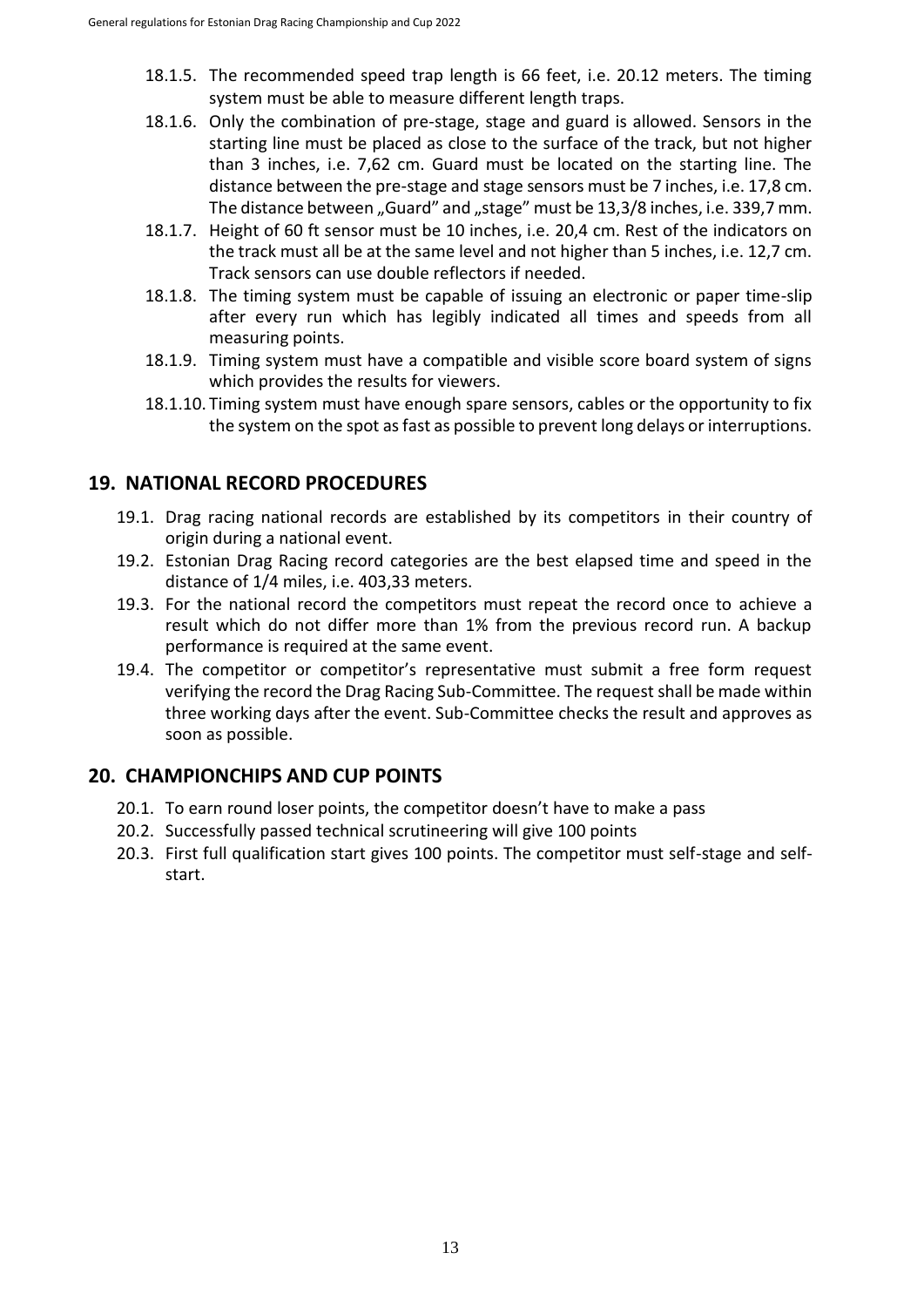Iga kvalifikatsiooniringi kolmele parimale omistatakse lisapunkte järgneva skeemi alusel

| . koht  | 10 punkti |  |  |  |
|---------|-----------|--|--|--|
| 2. koht | 6 punkti  |  |  |  |
| 3. koht | 3 punkti  |  |  |  |

Punktide jagunemine lõplike kvalifikatsioonitulemuste põhjal

| 1. koht | 25 punkti | 5. koht | 12 punkti | 9. koht         | l 8 punkti | 13. koht        | 4 punkti |
|---------|-----------|---------|-----------|-----------------|------------|-----------------|----------|
| 2. koht | 20 punkti | 6. koht | 11 punkti | 10. koht        | 7 punkti   | <b>14. koht</b> | 3 punkti |
| 3. koht | 15 punkti | 7. koht | 10 punkti | <b>11. koht</b> | l 6 punkti | 15. koht        | 2 punkti |
| 4. koht | 13 punkti | 8. koht | 9 punkti  | 12. koht        | 5 punkti   | 16. koht        | punkti   |

Punktide jagunemine eliminaatorisõitude tulemuste põhjal

|          |     |     |     |                          |     | R/U | W     |
|----------|-----|-----|-----|--------------------------|-----|-----|-------|
| 4 autot  | 300 |     | -   | $\overline{\phantom{0}}$ |     | 400 | 600   |
| 8 autot  | 300 | 400 | ۰   | $\overline{\phantom{a}}$ |     | 500 | 700 l |
| 16 autot | 300 | 400 | 500 |                          |     | 600 | 800   |
| 32 autot | 300 | 400 | 500 | 600                      |     | 700 | 900   |
| 64 autot | 300 | 400 | 500 | 600                      | 700 | 800 | 1000  |

1. - esimese ringi kaotaja

2. - teise ringi kaotaja

3. - kolmanda ringi kaotaja

4. - neljanda ringi kaotaja

5. - viienda ringi kaotaja

R/U. - finaali kaotaja (runner-up)

W. - Finaali võitja (winner)

For example: With 16-car field, the vehicle passing the scrutineering (100), gets the 16th result in qualifying (100) and then leaves, will earn 501 points (100+100+1+300). The winner in the same qualification (25), having won one round (10) and winning in the finals, earns 1035 points (100+100+10+25+800). A competitor coming second in two qualification rounds (6+6) and passes the scrutineering (100), was fifth in qualification (12) falls out in first elimination round (300) gets 524 points (100+100+6+6+12+300).

#### <span id="page-13-0"></span>**21. LINKS**

**Estonian Autosport Union:**

[www.uus.autosport.ee/reeglid/](http://www.uus.autosport.ee/reeglid/)

**Drag Race technical requirements for cars and motorcycles:**

<https://uus.autosport.ee/sport/kiirendus/>

#### **FIA regulations:**

<http://www.fia.com/regulations/regulation/fia-drag-racing-101>

#### **Elimination ladder (PDF download):**

<http://www.fia.com/file/2151/download?token=CCBAb6Ms> <http://www.fia.com/file/2150/download?token=MXc5PGm2>